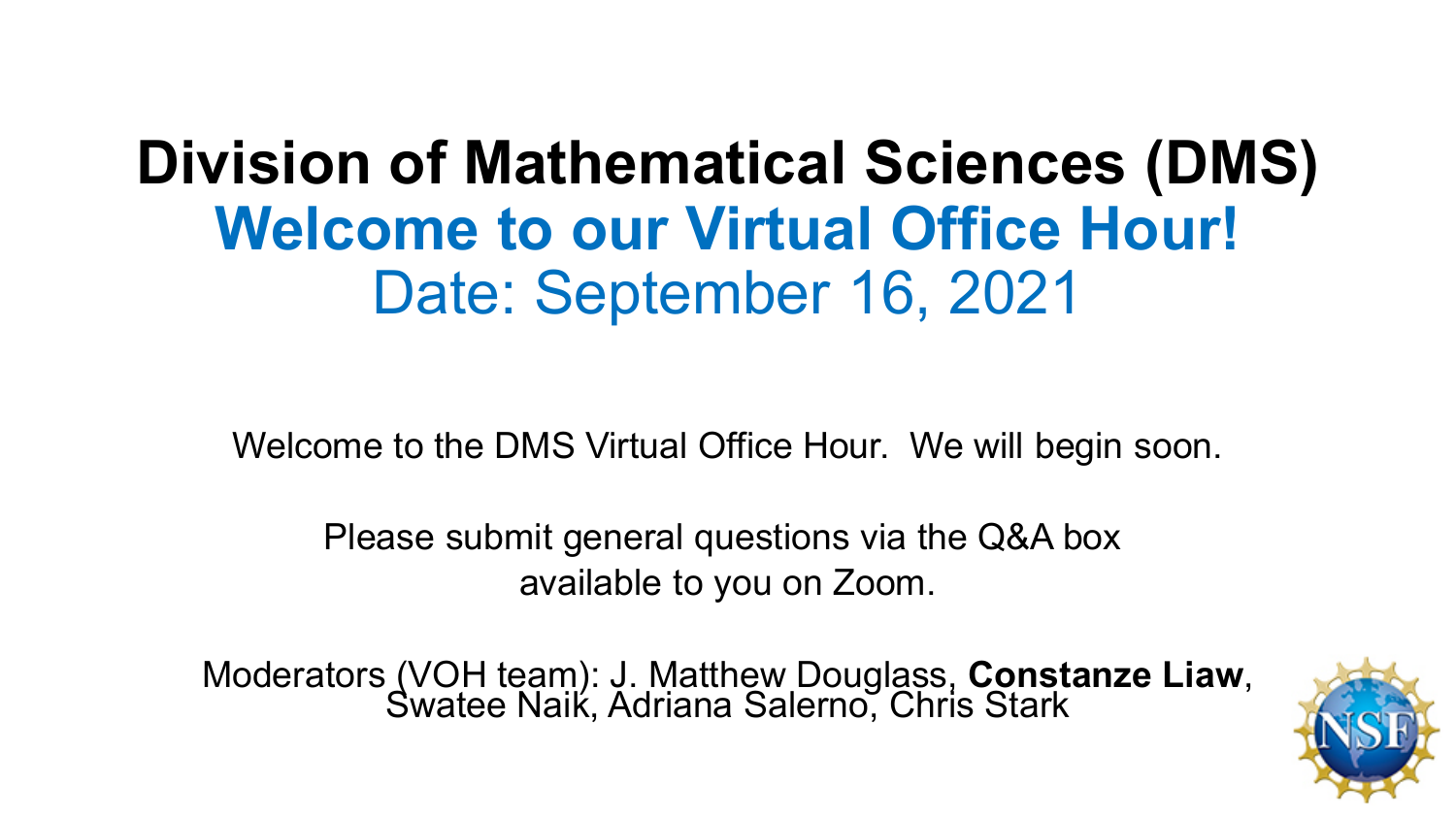# **Division of Mathematical Sciences (DMS) Opportunities and upcoming deadlines**

- DMS funding opportunities <https://www.nsf.gov/funding/programs.jsp?org=DMS>
- Upcoming deadlines

[https://www.nsf.gov/funding/pgm\\_list.jsp?ord=date&org=NSF&sel\\_org=DMS&status=1](https://www.nsf.gov/funding/pgm_list.jsp?ord=date&org=NSF&sel_org=DMS&status=1)

- Joint DMS/NIGMS Initiative to Support Research at the Interface of the Biological and Mathematical Sciences: Proposal window September 1-20
- Probability: Proposal window September 10-25
- Foundations: Target date September 28
- Combinatorics: Target date September 28
- Analysis: Proposal window September 16-30
- Secure and Trustworthy Cyberspace (SaTC): Proposal window ends September 30
- Algebra and Number Theory: Target Date October 8
- Updated PAPPG for proposals submitted or due, on/after October 4 [https://www.nsf.gov/publications/pub\\_summ.jsp?ods\\_key=nsf22001](https://www.nsf.gov/publications/pub_summ.jsp?ods_key=nsf22001)

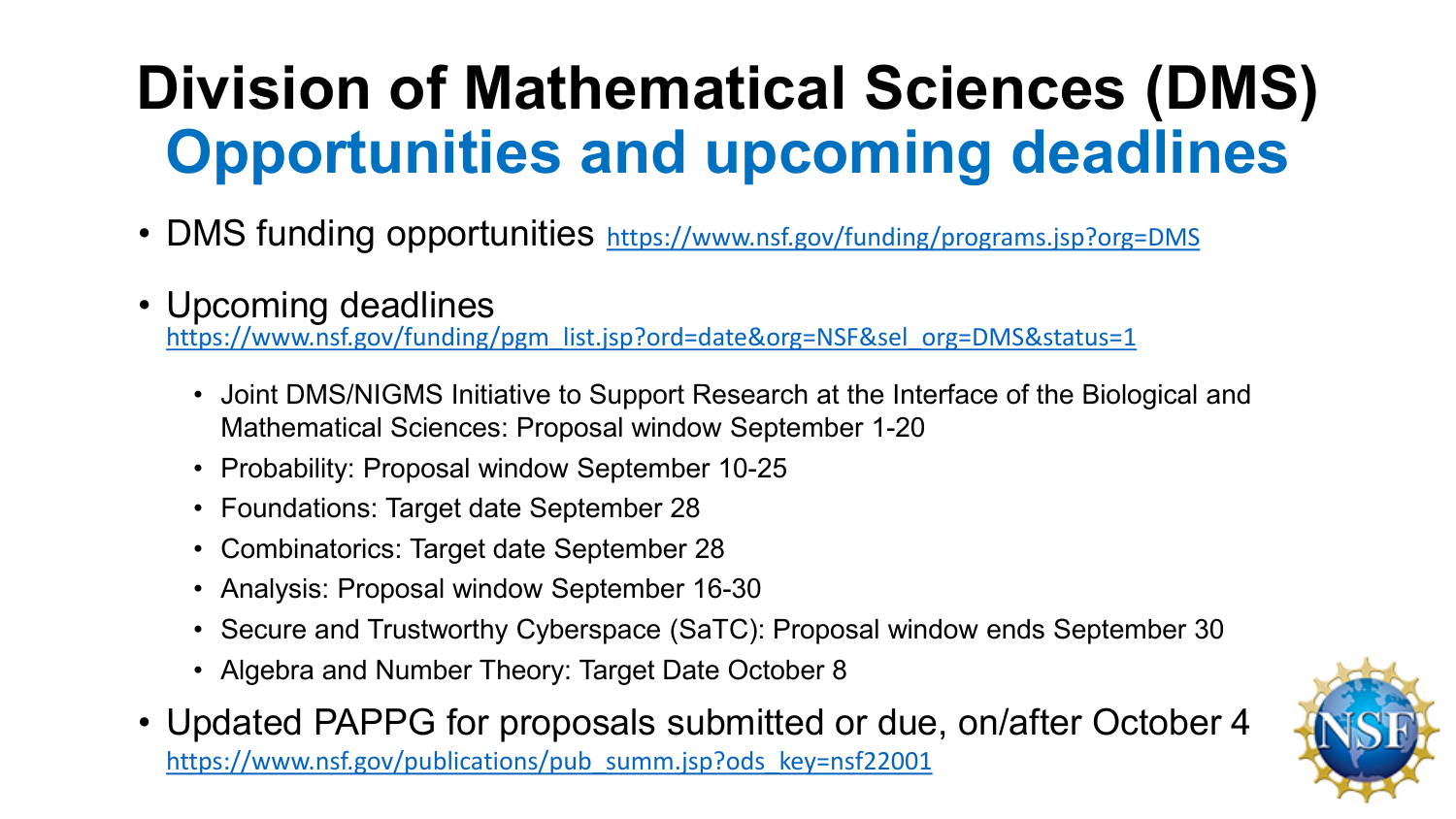# **Division of Mathematical Sciences (DMS) Today's Agenda**

Program Directors present (and topics discussed) include

- **Juan C. Meza** (Division Director; General Update)
- Joanna Kania-Bartoszynska, Swatee Naik, Krishnan Shankar and **Chris Stark** (Topology and Geometric Analysis)
- Tiziana Giorgi, **Pedro Embid** and Eun Heui Kim (Applied Mathematics)
- **Henry A. Warchall** (Research.gov)
- Stefaan DeWinter, Tiziana Giorgi, Yuliya Gorb, Edsel Pena, Andrew Pollington, **Krishnan Shankar** and Sandra Spiroff (MSPRF)
- **Swatee Naik**, Adriana Salerno and Sandra Spiroff (GRFP)

#### **Subscribe to DMSNEWS:**

Send email to [listserv@listserv.nsf.gov](mailto:listserv@listserv.nsf.gov) In the body of the message, put the following command: subscribe dmsnews [your name]

#### **Suggest a topic for future VOH:**

Send email to [dms-voh@nsf.gov](mailto:dms-voh@nsf.gov)

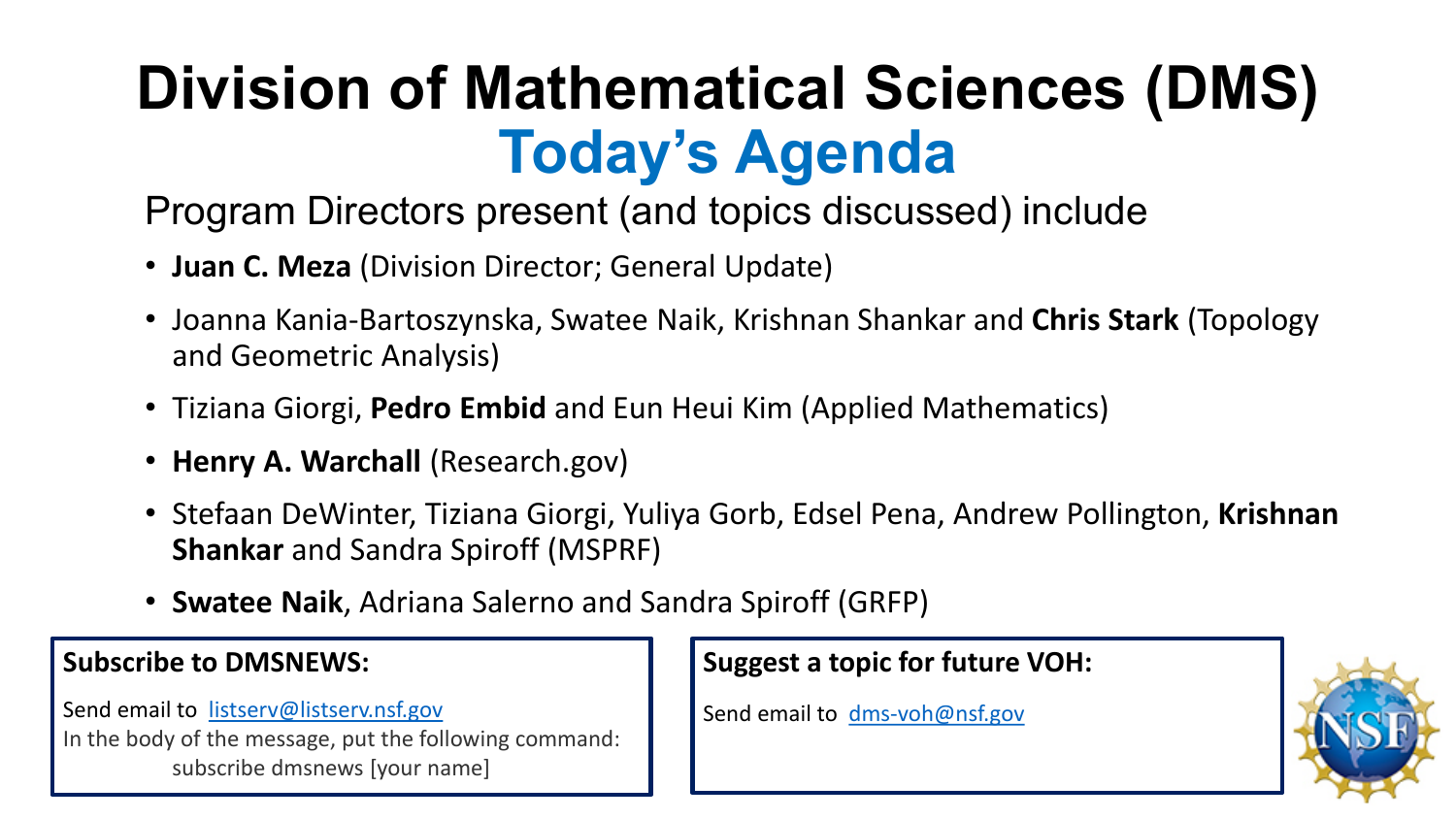## **Division of Mathematical Sciences (DMS) Update – September 16, 2021**

- General Update
- Introductions to new program officers:
	- Adriana Salerno (ANT)
	- Marian Gidea (Analysis)
	- Jeremy Tyson (Analysis)
	- Stacey Levine (Comp Math)
	- Yulia Gel (Statistics)

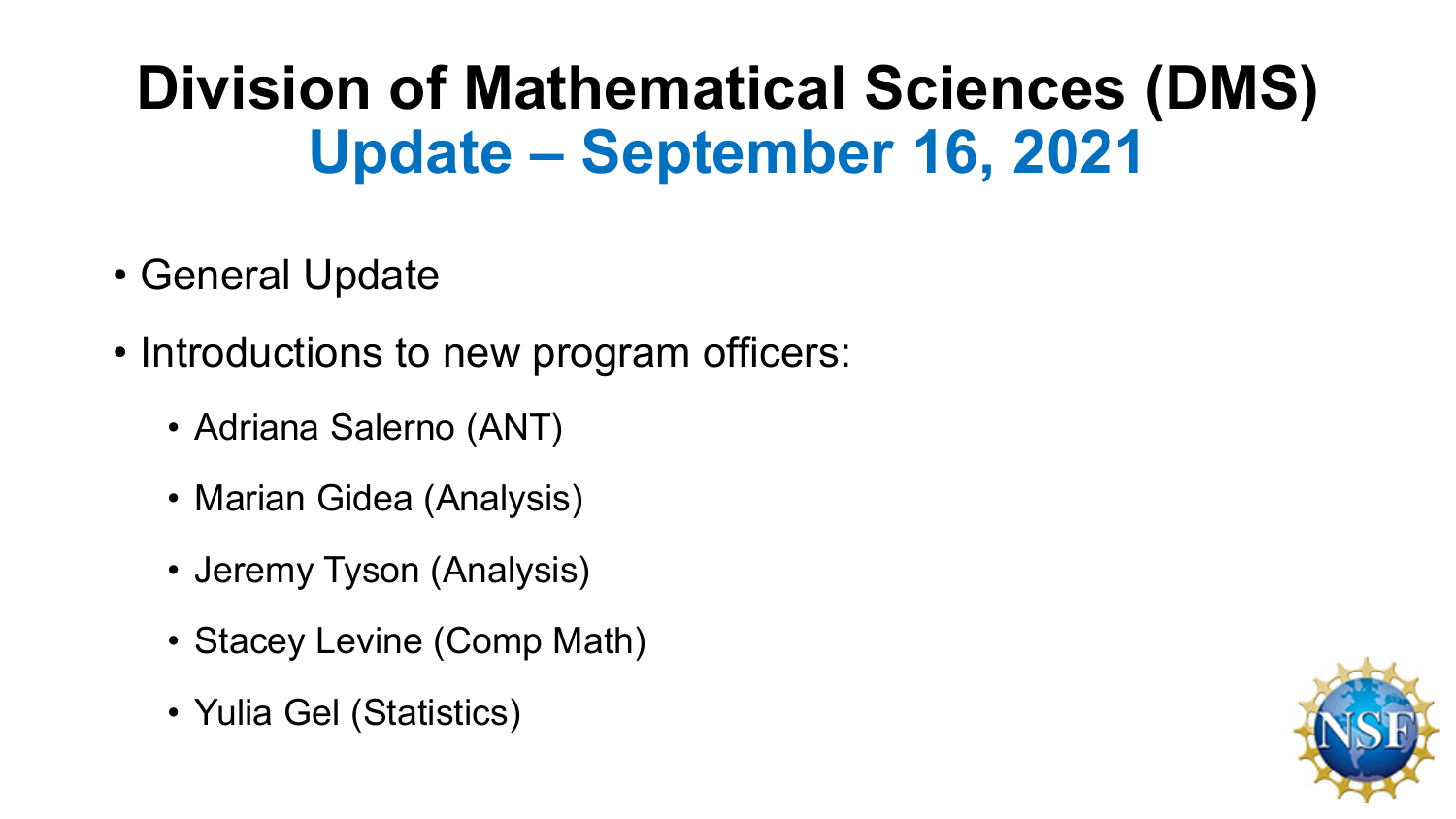### **Topology and Geometric Analysis (TGA) Overview**

• **Topology:** 

**[https://www.nsf.gov/funding/pgm\\_summ.jsp?pims\\_id=5551&org=DMS&from=home](https://www.nsf.gov/funding/pgm_summ.jsp?pims_id=5551&org=DMS&from=home)**

- **Geometric Analysis: https://www.nsf.gov/funding/pgm\_summ.jsp?pims\_id=5549&org=DMS&from=home**
	- **Program Officers:**

Joanna Kania-Bartoszynska ([jkaniaba@nsf.gov](mailto:jkaniaba@nsf.gov)) Swatee Naik [\(snaik@nsf.gov\)](mailto:snaik@nsf.gov) Krishnan (Ravi) Shankar ([kshankar@nsf.gov](mailto:kshankar@nsf.gov)) Christopher Stark [\(cstark@nsf.gov](mailto:cstark@nsf.gov))

#### • **Submission Target Date: November 2, 2021** (NSF PD 20-1267, PD 20- 1265)

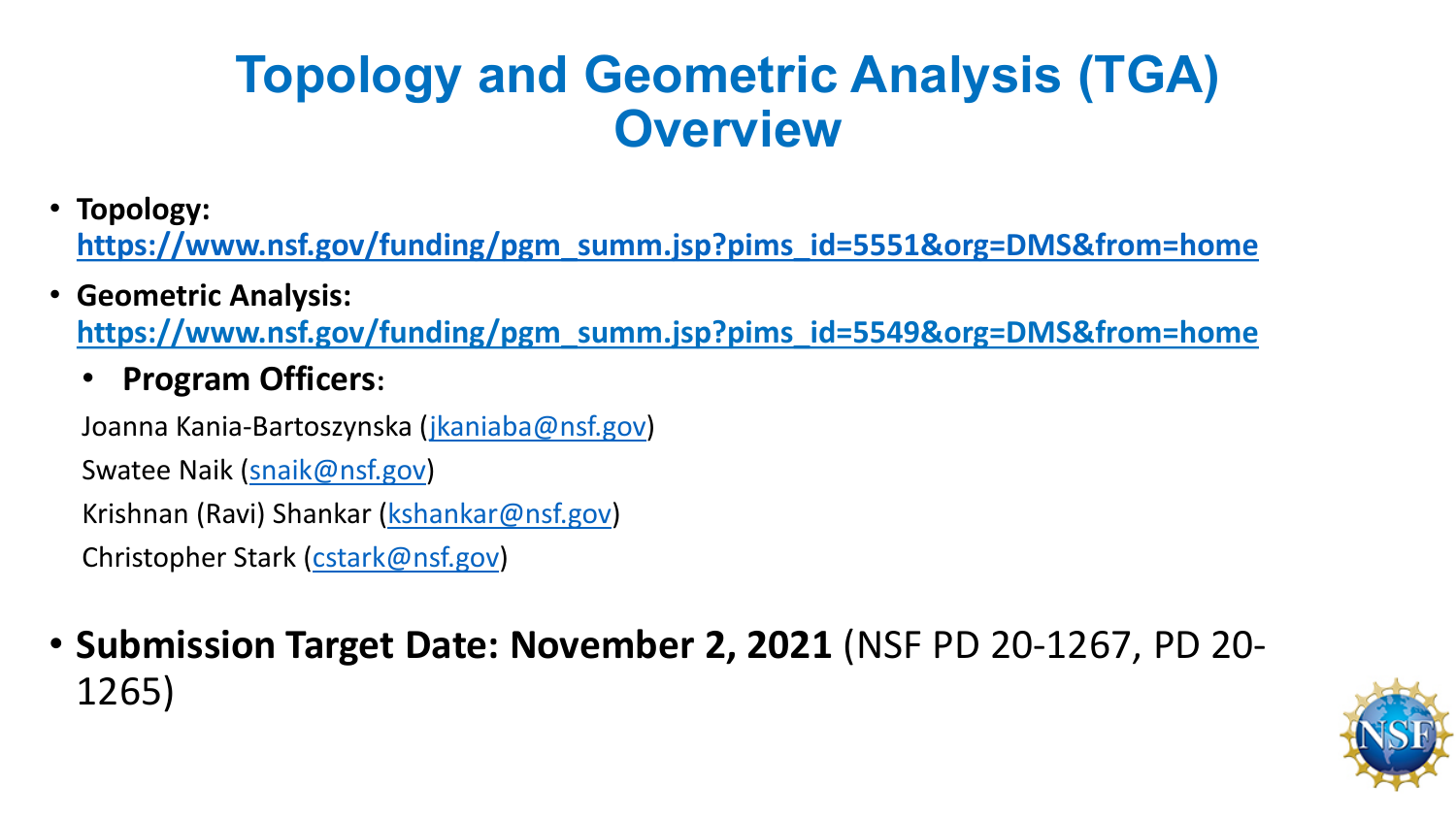### **Topology and Geometric Analysis (TGA) Conference and Workshop Proposals**

• **Read the DMS conference solicitation (NSF 21-541) and PAPPG for requirements (note new version of PAPPG effective in October 2021) Solicitation:<https://www.nsf.gov/pubs/2021/nsf21541/nsf21541.htm>**

#### • **Submission Windows:**

In view of the pandemic, TGA's conference submission windows are currently suspended.

Please submit conference proposals for in-person meetings with budget requests not exceeding \$50,000 at least four months in advance of the conference dates. No decisions will be made on proposals to support inperson conferences until it is established whether any pandemic-related travel restrictions for the conference site and time frame will be in place.

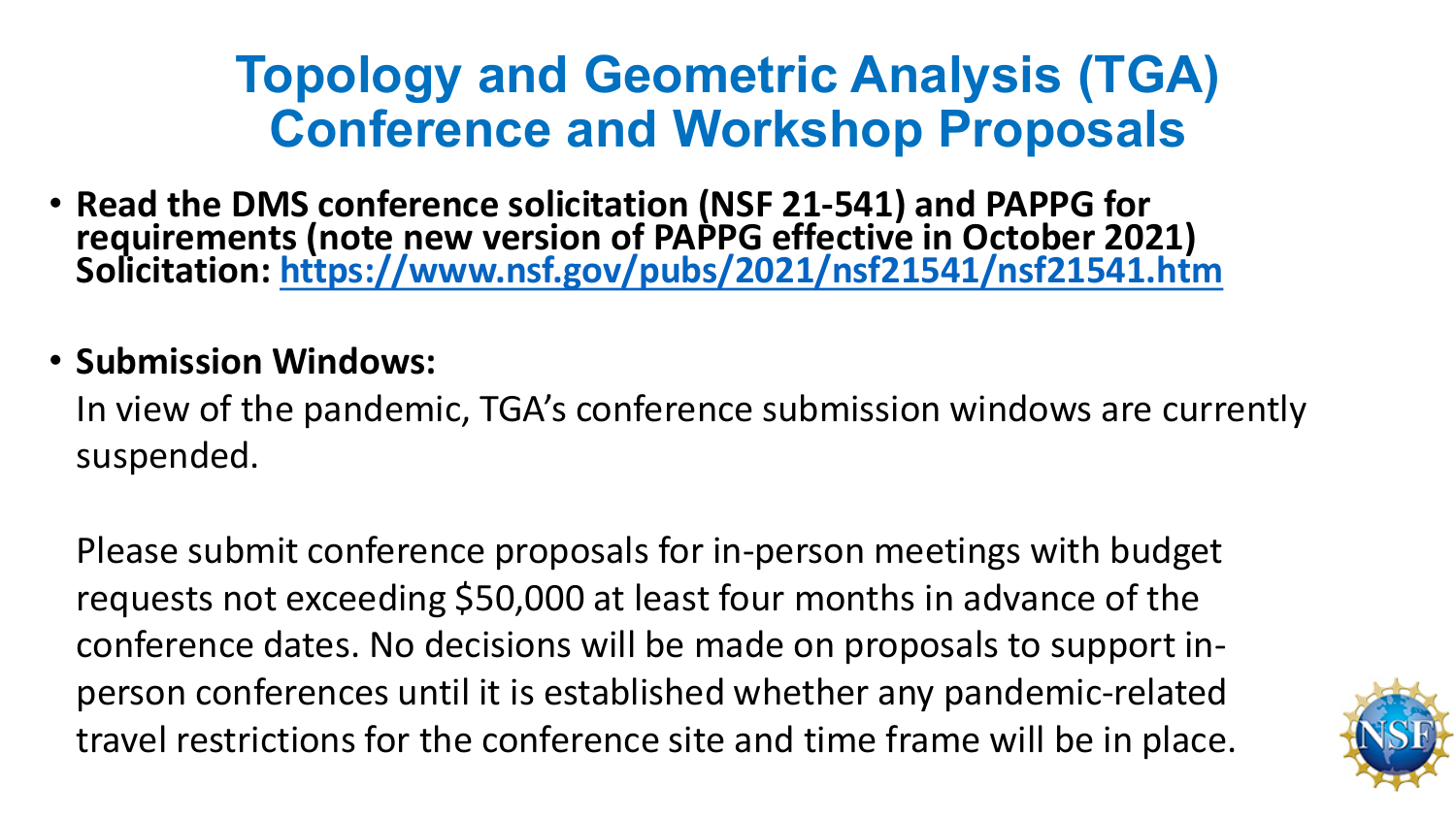## **Applied Mathematics Program**

• **Website:** 

[https://www.nsf.gov/funding/pgm\\_summ.jsp?pims\\_id=5664](https://www.nsf.gov/funding/pgm_summ.jsp?pims_id=5664)

• **Program Officers for DMS:** 

Pedro F. Embid ([pembid@nsf.gov\)](mailto:pembid@nsf.gov) Tiziana Giorgi [\(tgiorgi@nsf.gov](mailto:tgiorgi@nsf.gov)) Eun Heui Kim ([eukim@nsf.gov\)](mailto:eukim@nsf.gov)

• **Submission Deadline:** November 15, 2021 **(PD 16-1266) Submission Window:** November 1, 2021 – November 15, 2021

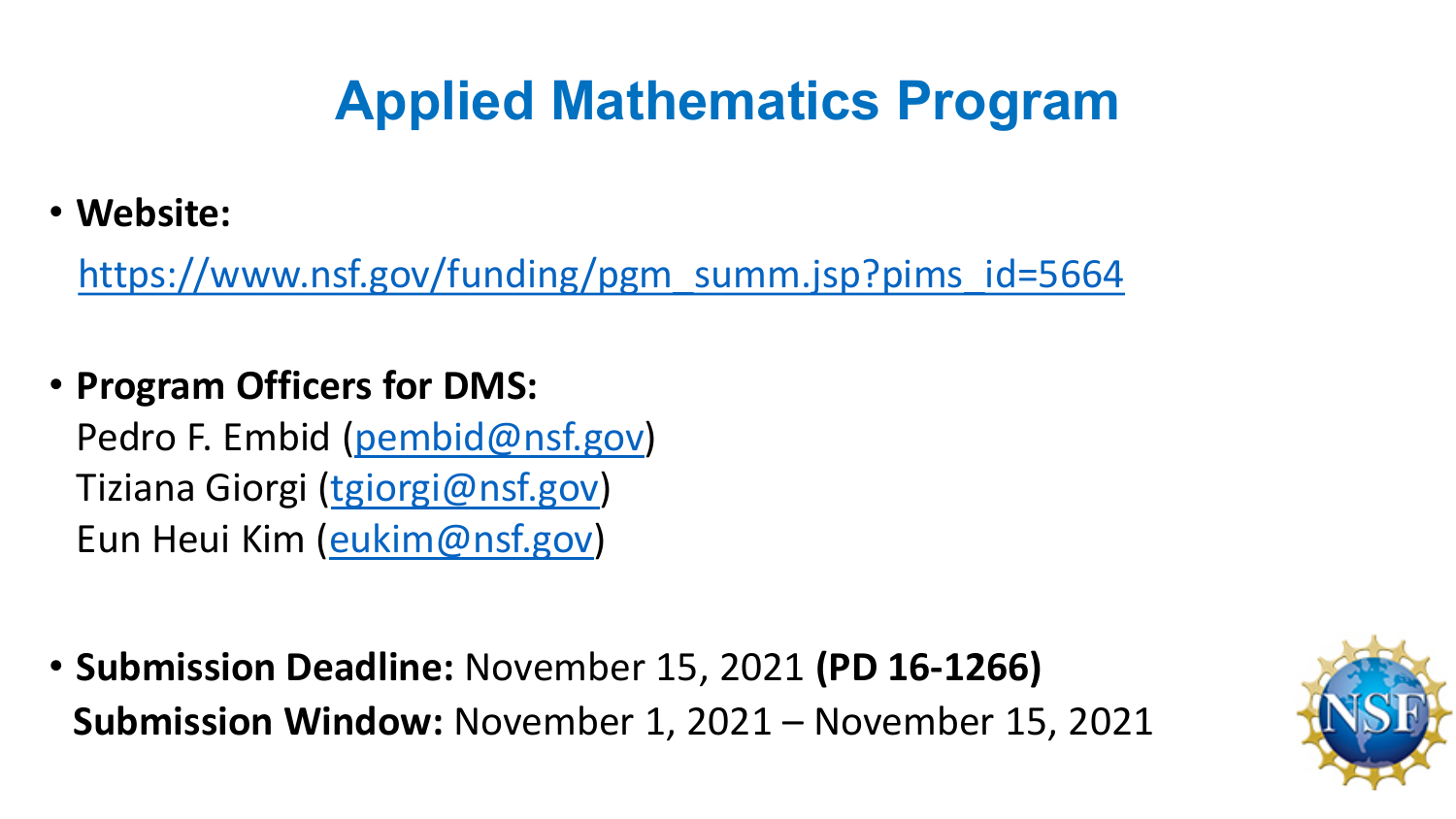## **Applied Mathematics Program (cont.)**

- The program supports mathematics research motivated by or influencing problems arising in science and engineering
- Important factors:
	- Mathematical merit and novelty
	- Breadth and quality of impact on applications
- Proposals whose primary applications are in the biological sciences are inappropriate for Applied Mathematics
- To find awards funded by this program:
	- Go to the NSF award search engine (advanced search):

<https://www.nsf.gov/awardsearch/advancedSearch.jsp>

- Enter Element Code: 1266
- Enter a time window, e.g., 10/01/2019 09/30/2020

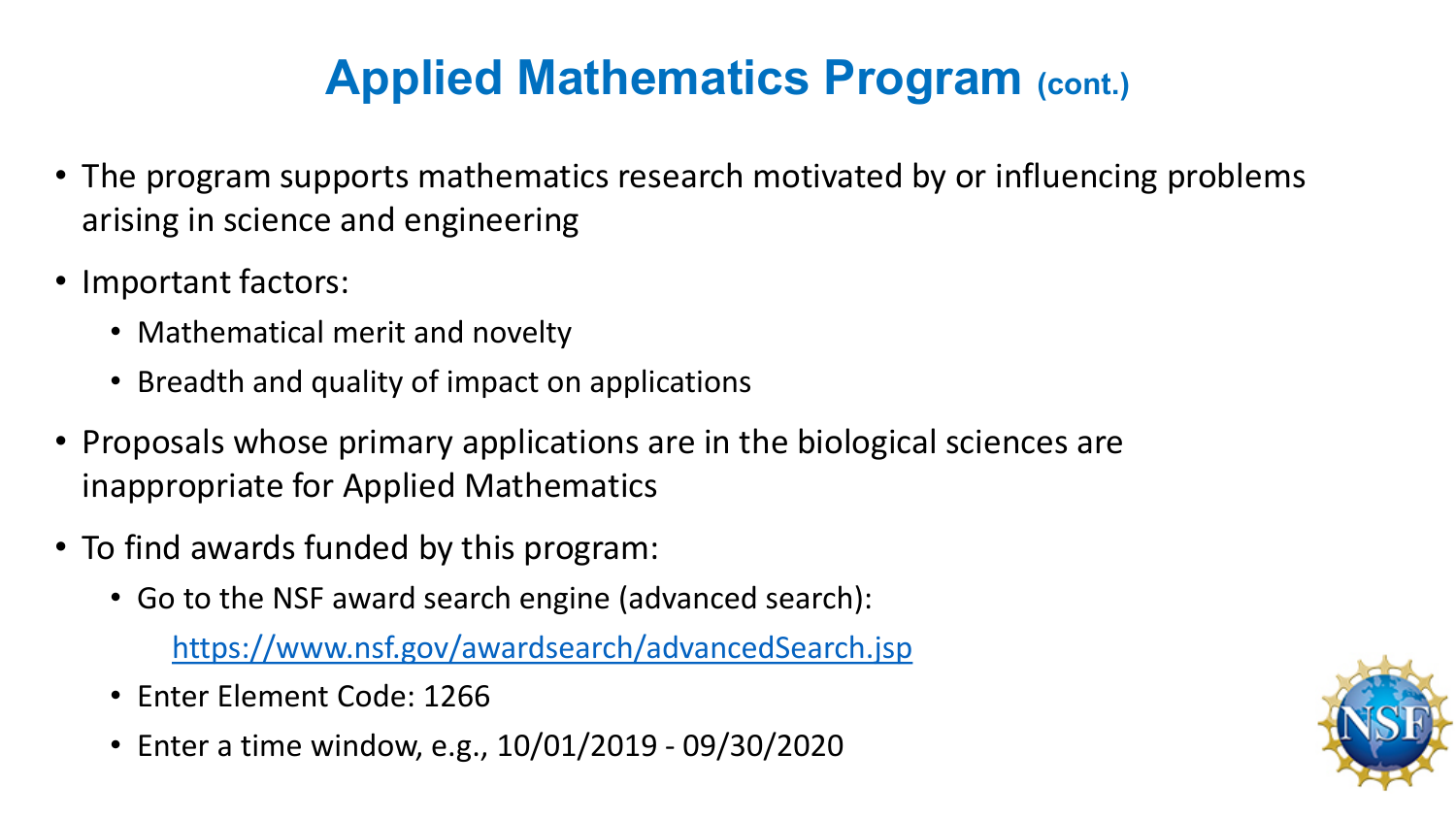## **Research.gov Try it once ‒ You'll never go back!**

- **Website:** www.research.gov
- **What is Research.gov ?**
	- o The successor to NSF FastLane for:
		- **Submitting proposals**
		- Checking proposal status
		- Submitting award Notifications & Requests
		- **Submitting project reports**

o A way to make NSF proposal / award processes easier for researchers

• **Is Research.gov the same as Grants.gov ?**

o No, not even a resemblance !

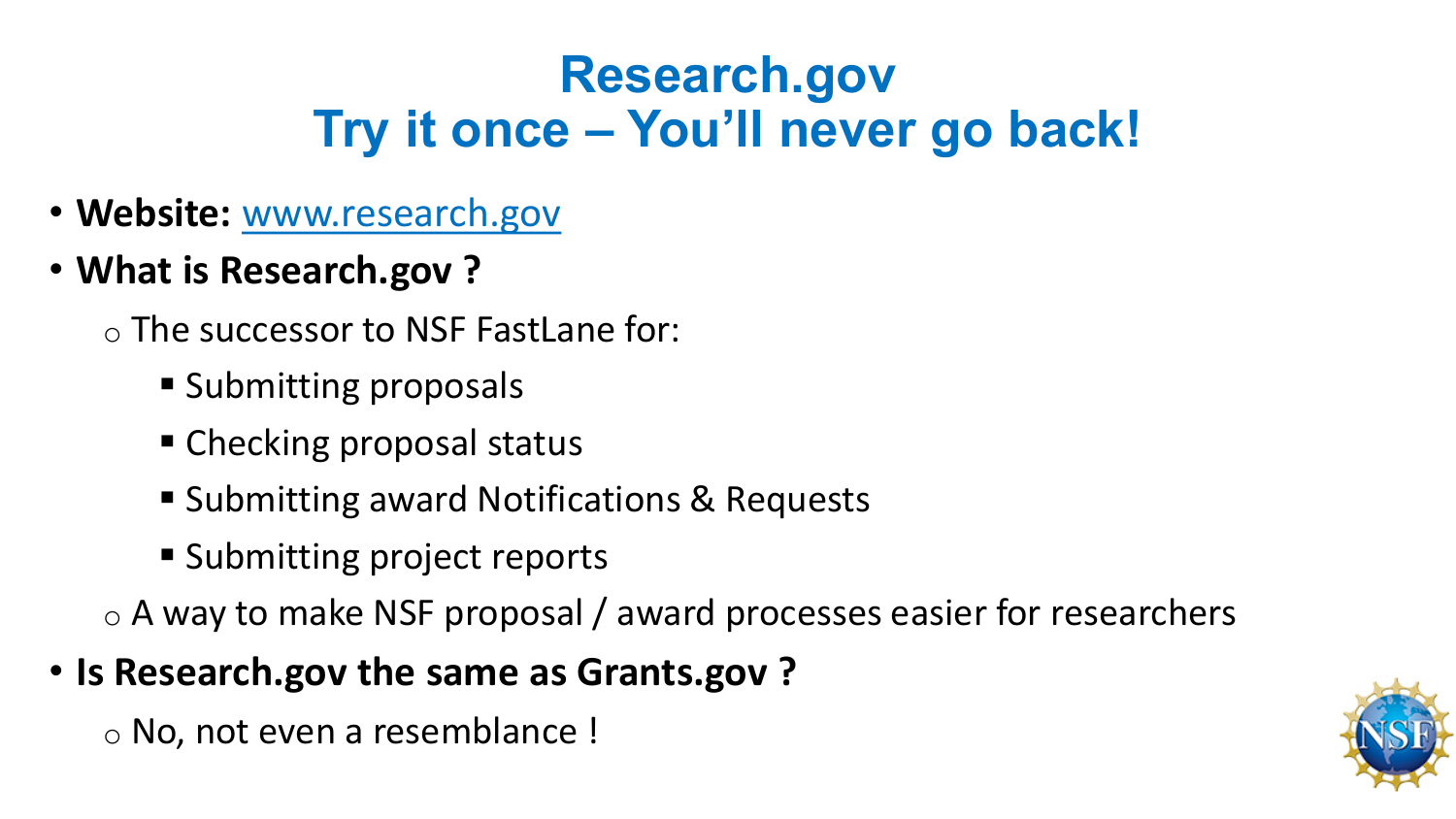### **Research.gov Quick Facts**

- Software being rolled out in stages; more features added each update
- Capabilities now nearly complete
- Can now submit any research proposal that conforms to standard PAPPG requirements
- Improved interface much easier to use than FastLane
- If you submitted an NSF proposal recently, you logged in via Research.gov and had to navigate back to FastLane – next time, just stay!
- Capabilities for other special proposal types are coming soon:
	- o Letters of Intent

•

- o Preliminary Proposals
- o Fellowship proposals

o Proposals allowed to have longer than 15-page Project Description

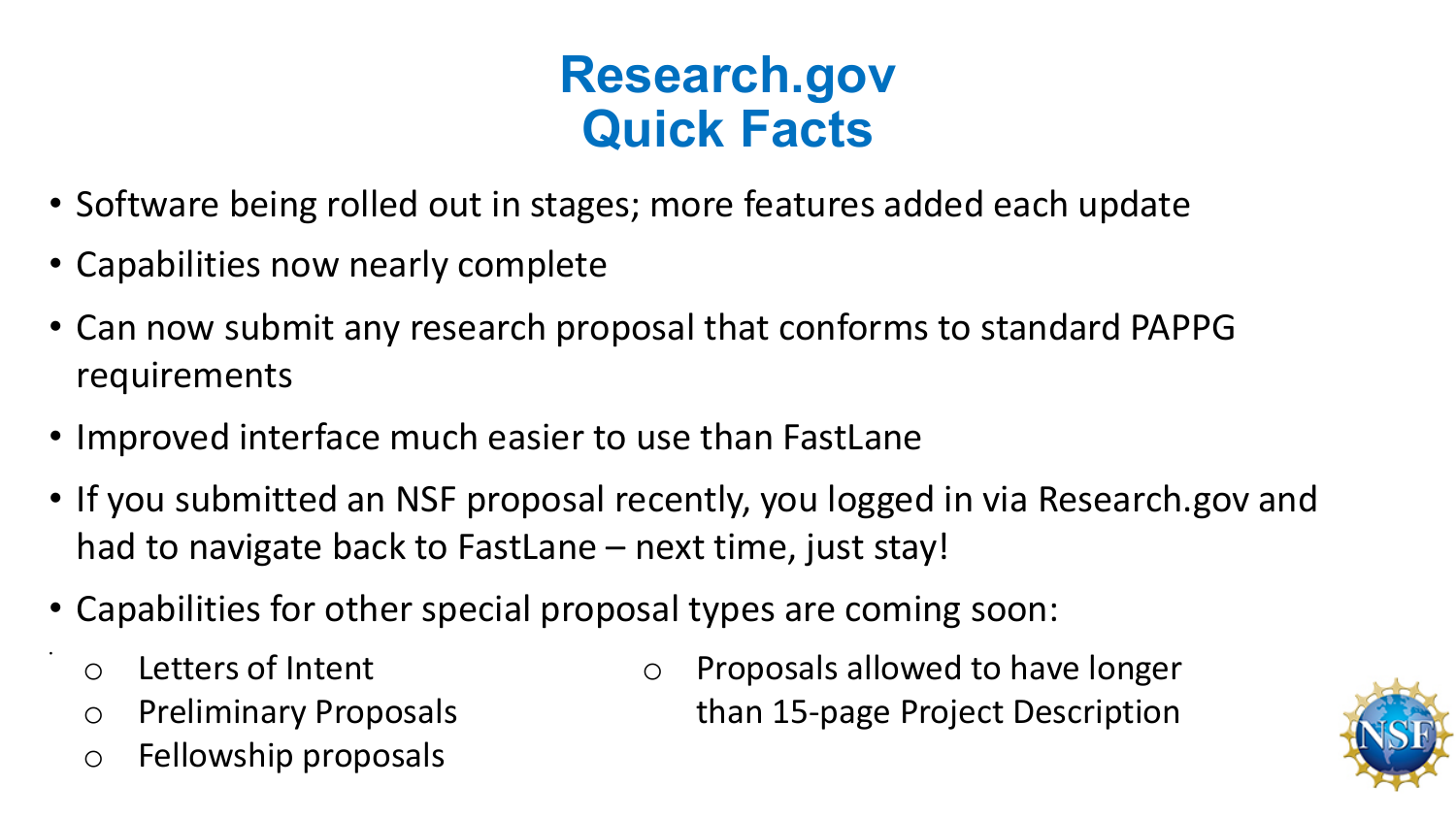#### **Mathematical Sciences Postdoctoral Research Fellowship (MSPRF) Overview**

• **Website:** 

[https://www.nsf.gov/funding/pgm\\_summ.jsp?pims\\_id=5301](https://www.nsf.gov/funding/pgm_summ.jsp?pims_id=5301)

## • **Program Officers for DMS:**

Edsel Pena ([epena@nsf.gov](mailto:epena@nsf.gov))

Stefaan DeWinter ([sgdewint@nsf.gov\)](mailto:sgdewint@nsf.gov) Andrew D. Pollington [\(adpollin@nsf.gov\)](mailto:adpollin@nsf.gov) Tiziana Giorgi [\(tgiorgi@nsf.gov](mailto:Tgiorgi@nsf.gov)) Krishnan Shankar ([kshankar@nsf.gov\)](mailto:kshankar@nsf.gov) Sandra Spiroff ([sspiroff@nsf.gov\)](mailto:sspiroff@nsf.gov)

- **Submission Deadline:** October 20, 2021 **(NSF 16-558)**
- **Eligibility: Several Criteria (see solicitation):** U.S. citizen, national or permanent resident; recent doctoral recipient; research in mathematics or statistics; no previous award (except GRFP or conferences); no duplication of another proposal; no prior MSPRF award; must have doctoral degree prior to start of MSPRF award.



• **Fellowship options:** Research fellowship option or research instructorship option. Both include 6 months of summer support.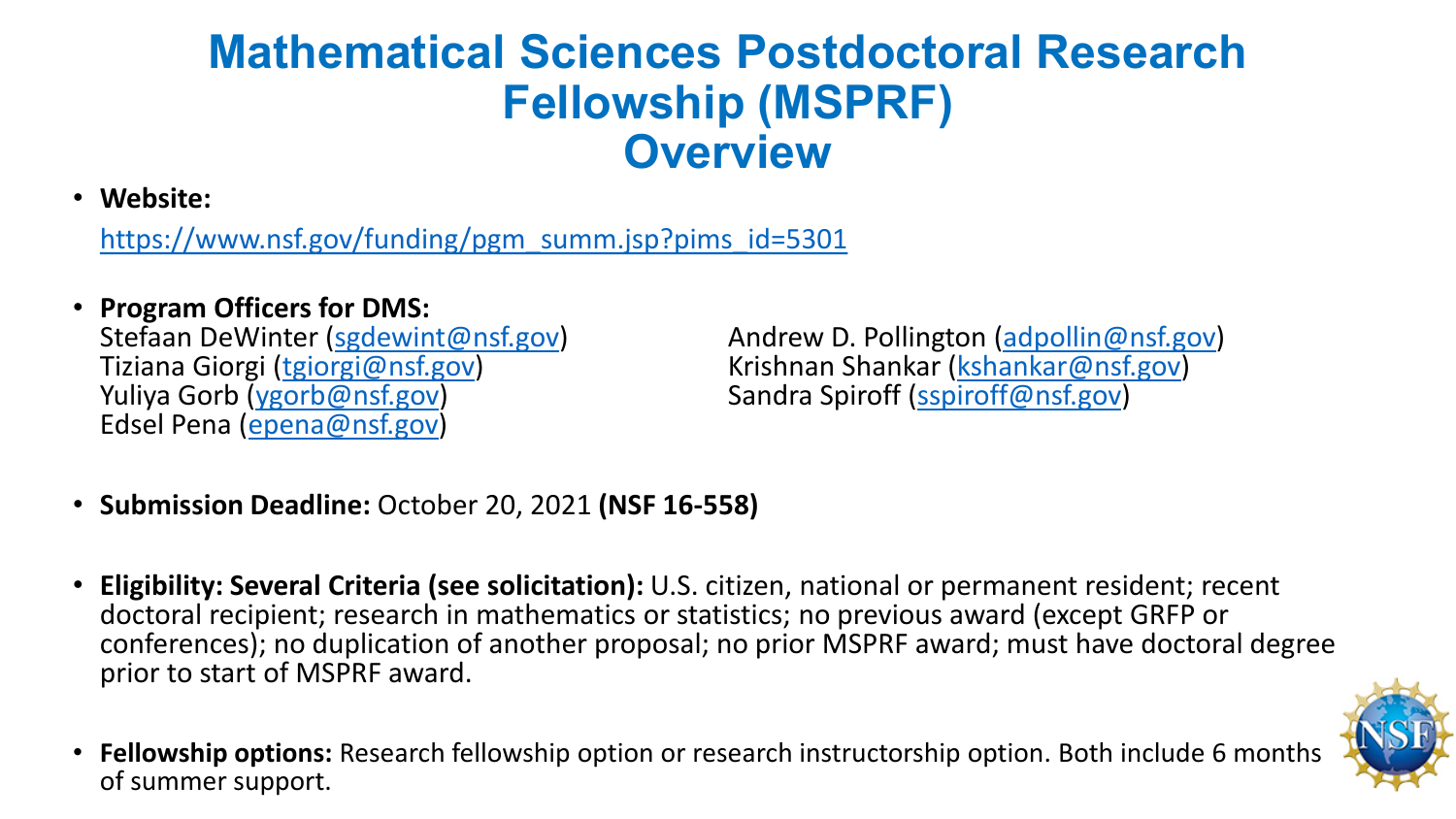#### **Mathematical Sciences Postdoctoral Research Fellowship (MSPRF) Overview (cont.)**

- **Stipends & Allowances:** Total fellowship amount is \$150,000 which includes monthly stipend of \$5,000 (full-time) of \$2,500 (half-time); research allowance of \$12,000 paid as a lump sum; annual allowance of \$9,000 in support of fringe benefits.
- **Proposal key components:**
	- Project summary (1-page limit); project description (5-page limit), which excludes references (no page limit).
	- Three or four letters of reference, including one letter from doctoral advisor
	- One additional letter from sponsoring scientist, which is limited to **3 pages** and should **NOT** be a letter of recommendation. Should include details about sponsoring scientist's role in training, research and professional development of the fellow.

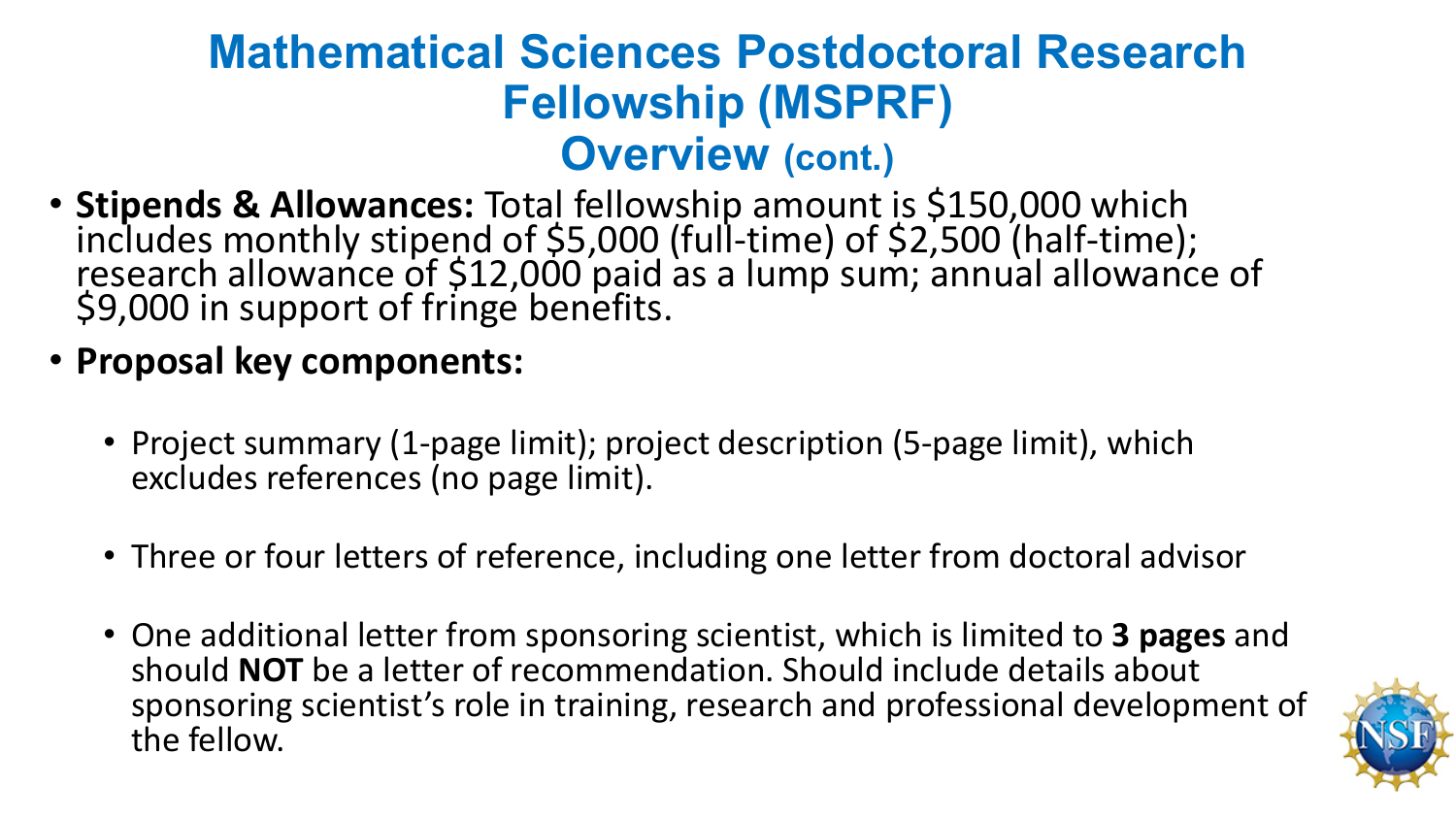#### **GRADUATE RESEARCH FELLOWSHIP PROGRAM (GRFP) Overview**

#### • **Program Website:**

[https://www.nsf.gov/funding/pgm\\_summ.jsp?pims\\_id=6201](https://www.nsf.gov/funding/pgm_summ.jsp?pims_id=6201)

FAQ, links to program description, eligibility requirements, application process, lists of fellows, information regarding Graduate Research Opportunities Worldwide (GROW), Graduate Research Internship Program (GRIP)

- **Solicitation:** <https://www.nsf.gov/pubs/2021/nsf21602/nsf21602.htm>
- **Contact:** Email: [info@nsfgrfp.org,](mailto:info@nsfgrfp.org) Tel. (866) 673-4737 (866-NSF-GRFP)

Submission Deadline for Mathematical Sciences: October 22, 2021

Interested in becoming a reviewer? Use the registration link at <https://www.nsfgrfp.org/reviewers/>

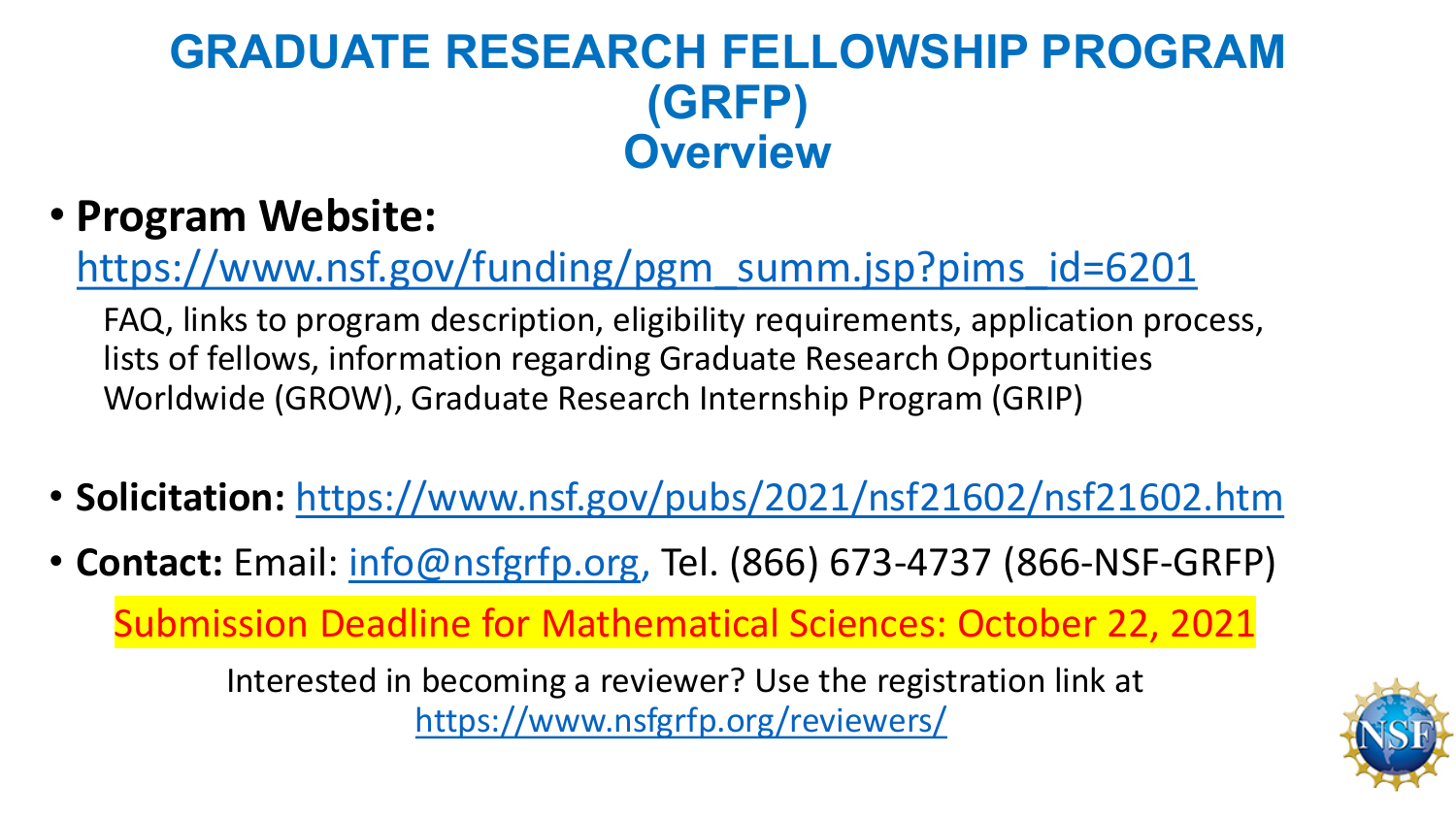#### **GRADUATE RESEARCH FELLOWSHIP PROGRAM (GRFP) Overview (cont.)**

- **Eligibility:** U.S. citizens, nationals, and permanent residents pursuing research-based Master's or Ph.D. at an accredited U.S. institution (see solicitation and FAQ for eligible fields of study, contact [grfp@nsf.gov](mailto:grfp@nsf.gov) for questions regarding institution accreditation)
- Undergraduate seniors or graduate students- grad. students can apply only ONCE
- **Total award \$138,000-** \$34,000 stipend + \$12,000 educational allowance to the graduate institution, for each of three years within award duration of five years
- **Application components:** Research statement, transcripts, reference letters

#### START EARLY

Format must be followed exactly; submit in Research.gov through the GRFP Application Module, reviewers are assigned based on field of study selected by the applicant

- **Contact for applicants:** Email: *info@nsfgrfp.org*, Tel. (866) 673-4737 (866-NSF-GRFP)
- **Contact for GRFP administrators: [grfp@nsf.gov](mailto:grfp@nsf.gov)**

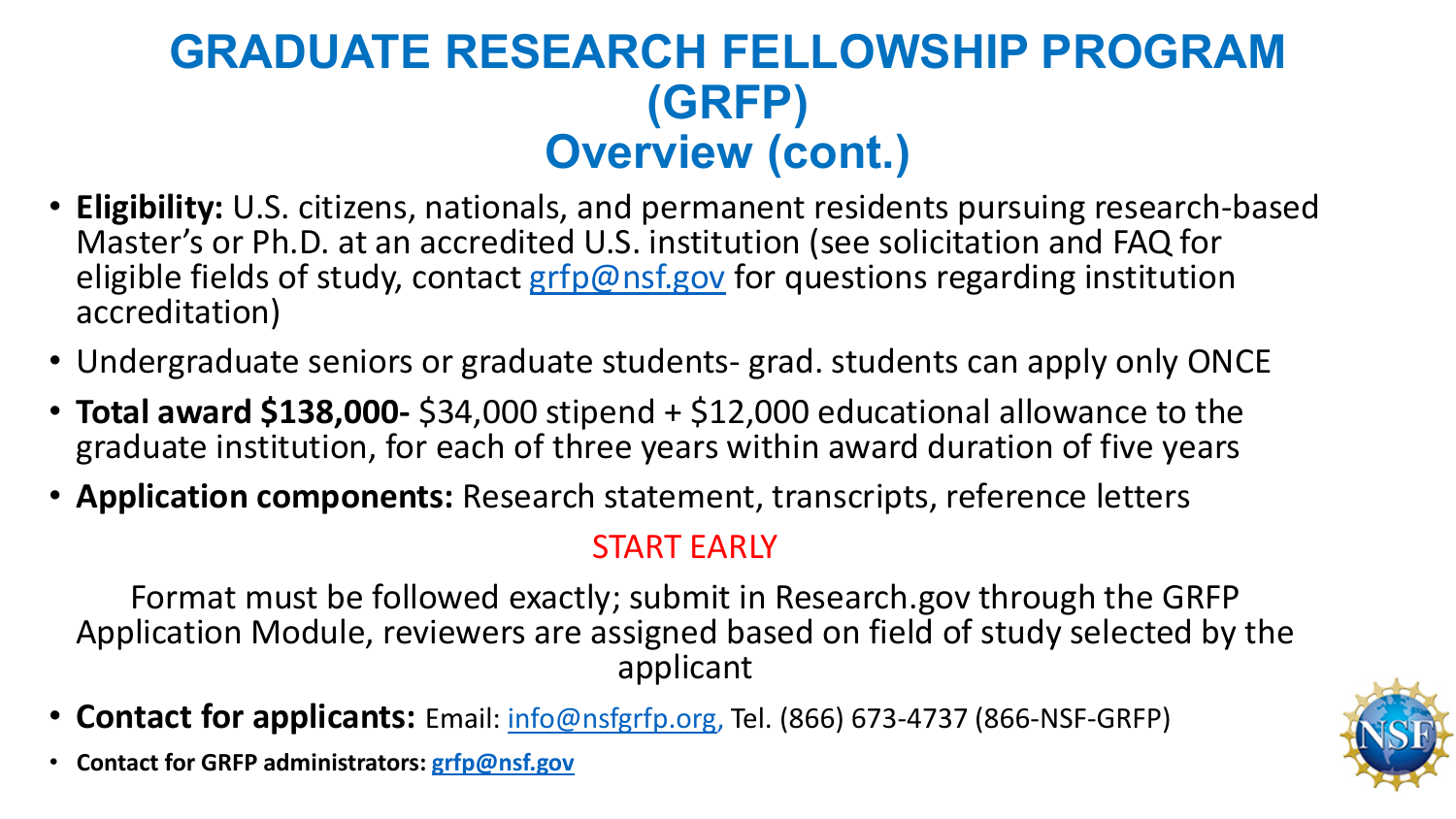### **Virtual Office Hour: Questions from registration**

- 1. Topology and Geometric Analysis:
	- A. Do you accept collaborative proposals, and can they be funded?
	- B. Do these programs welcome proposals in algebraic geometry, representation theory, or dynamical systems?
	- C. Can I submit a CAREER and a regular proposal in the same year?
- 2. Applied Mathematics:
	- A. Do you co-review with other disciplines such as engineering or materials research?
	- B. Do you fund collaborators or PIs in engineering departments?
	- C. What are the primary differences between the applied and computational math programs?
- 3. MSPRF:
	- A. How are these fellowship proposals reviewed?
	- B. Do you fund postdocs working in other countries, or in other departments such as computer science?
	- C. Can a postdoctoral fellow have two sponsoring scientists?
- 4. Research.gov:
	- A. What is going on with the reporting systems? I can't file my annual report.
	- B. I can't be bothered learning a new system. Can I keep using FastLane?